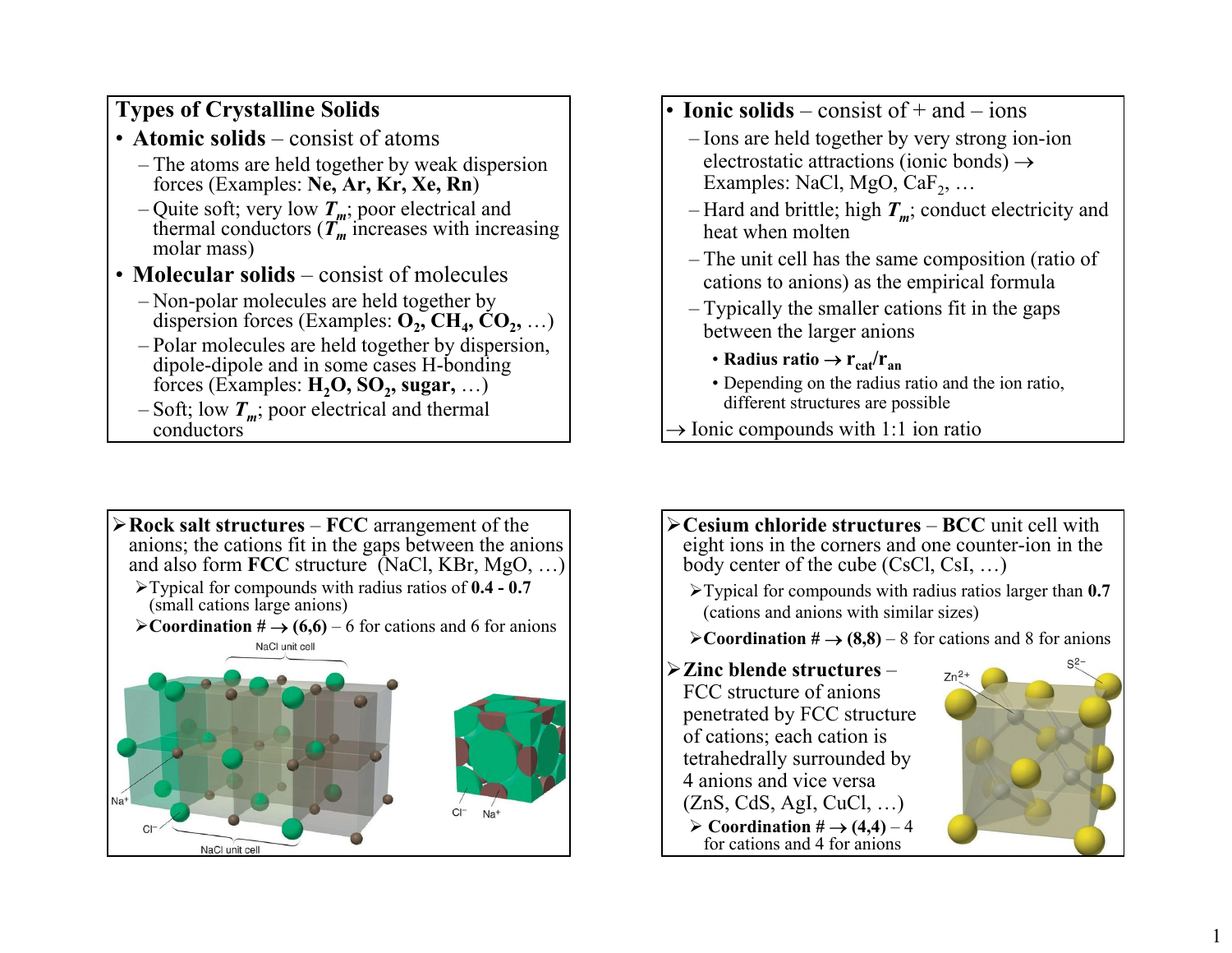- $\rightarrow$  Ionic compounds with 1:2 or 2:1 ion ratios ¾**Fluorite structures** – **FCC** unit cell of cations, penetrated by 8 anions in the gaps between the cations (CaF<sub>2</sub>, SrF<sub>2</sub>, BaCl<sub>2</sub>, ...)
	- $\triangleright$  Typical for 1:2 compounds with large radius ratios **Coordination**  $# \rightarrow (8,4) - 8$  **for cations and 4 for anions**
- ¾**Antifluorite structures** –

**FCC** unit cell of anions, penetrated by 8 cations in the gaps between the anions  $(K_2S, \ldots)$ 



- ¾Typical for 2:1 compounds with small radius ratios
- $\triangleright$  Coordination #  $\rightarrow$   $(4,8)$  4 for cations and 8 for anions

**Example:** Carbon has to common allotropic forms:

- ¾**Diamond** → tetrahedral network of covalently <sup>σ</sup>bonded **C** atoms in  $sp^3$  hybridization  $\rightarrow$  extremely hard; poor conductivity (insulator)
- ¾**Graphite** <sup>→</sup> flat sheets of covalently bonded **C** atoms in *sp<sup>2</sup>* hybridization (can be viewed as condensed benzene rings with delocalized  $\pi$ -bonding)  $\rightarrow$  soft and slippery (weak *IF*<sup>s</sup> between the sheets allow sliding); good conductivity (delocalization of the  $\pi$ -electrons)





- **Metallic solids** consist of metal atoms
	- The atoms are held together by strong metallic bonding forces (Examples: **Fe, Cu, Ti, Na,** …)
	- Wide range of hardness; luster; malleable and ductile; wide range of  $T_m$ ; excellent electrical and thermal conductors
- **Network solids** consist of atoms
	- The atoms are held together by strong covalent bonds [Examples: **C**(diamond), SiO<sub>2</sub>(quartz), ...]
	- Most are very hard; very high  $T_m$ ; usually poor electrical and thermal conductors
	- Hardness and conductivity vary with the way atoms are bonded together

## **The Band Theory of Solids**

- Application of the **MO** theory to solids
	- A metallic crystal can be viewed as one enormous molecule made of many atoms
	- The valence **AO**<sup>s</sup> of these atoms merge to form delocalized **MO**s (*N* AOs produce *N* MOs)
	- The large number of **MO**s form "**bands**" of closely spaced energy levels
	- The different types of **AO**<sup>s</sup> (s, p, d, …) form different bands (s-band, p-band, ...)
	- Some bands are separated by **band gaps** where energies are not allowed
	- Bands can be empty, partly filled, or filled with **e-**